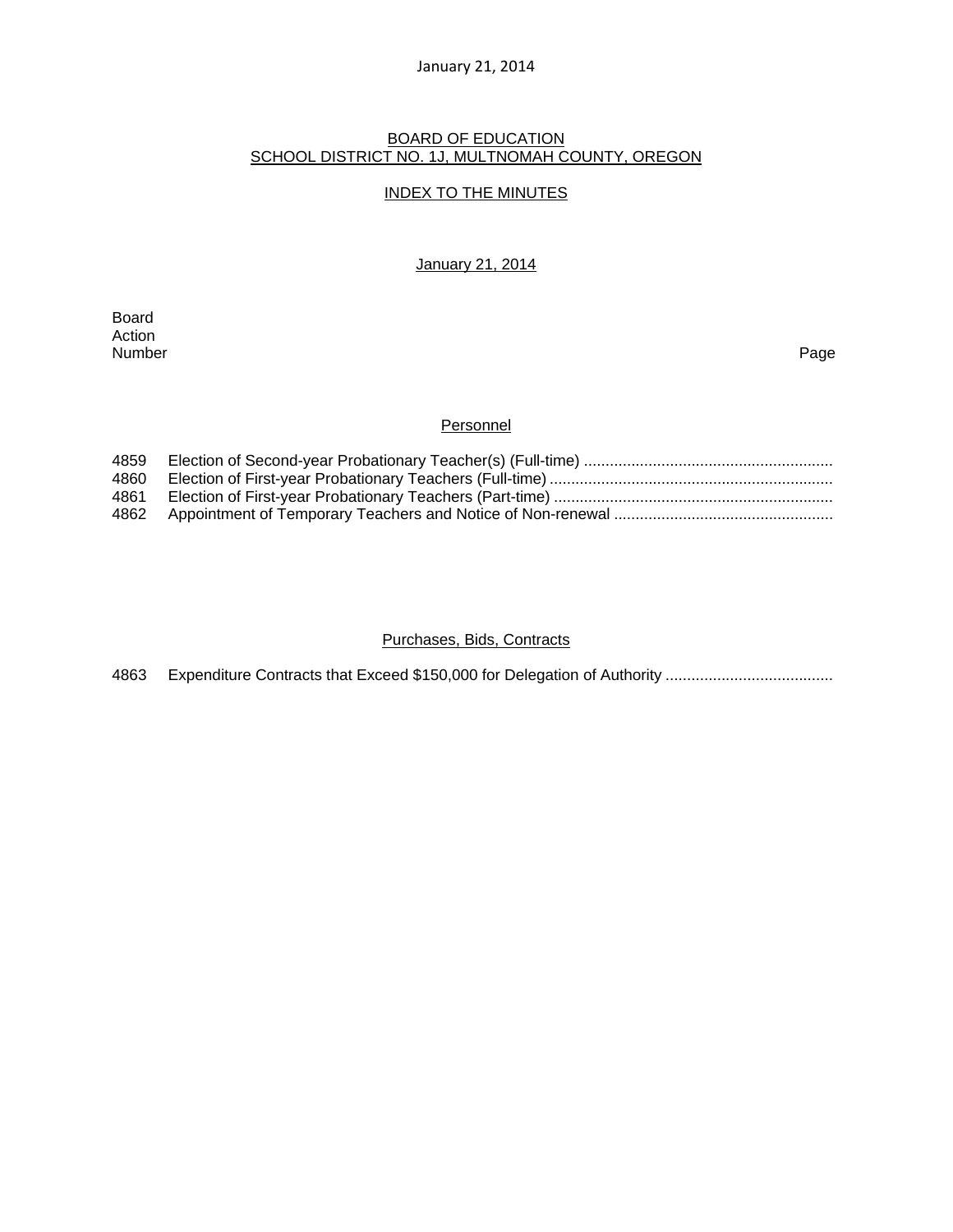#### January 21, 2014

### OFFICE OF THE BOARD OF EDUCATION SCHOOL DISTRICT NO. 1J, MULTNOMAH COUNTY, OREGON BLANCHARD EDUCATION SERVICE CENTER PORTLAND, OREGON

A Study Session of the Board of Education came to order at 6:00pm at the call of Co-Chair Greg Belisle in the Board Auditorium of the Blanchard Education Service Center, 501 N. Dixon St, Portland, Oregon.

There were present: Pam Knowles, Co-Chair Ruth Adkins Bobbie Regan Tom Koehler Steve Buel Matt Morton Greg Belisle, Co-Chair

Andrew Davidson, Student Representative

**Staff** 

 Carole Smith, Superintendent Caren Huson, Board Clerk

#### **PUBLIC COMMENT**

Aaron Smirl stated that at Beverly Cleary there was a first-grader with a severe nut allergy and asthma. If he comes into contact with peanuts, he could die. Staff and parents at the school have been very cooperative. The problem is the PPS Nutrition Department continues to send peanut butter and jelly sandwiches to Beverly Cleary as a lunch alternative. A mistake could be made very easily. Mr. Smirl appealed to Director Morton to make a decision as if this child was someone he knew.

Zoe Ladu stated that she was frustrated with the Board, District and the quality of her education. Her education is being treated as a commodity. The District only wants to focus on aspects with a price tag. The District is not listening to its students. Money was being funneled out of the schools.

Kate Barnes stated that she was part of the next generation to rule this world; however, people think she is immature and impulsive. Student opinions are disregarded for lack of wisdom. She has been called a pawn for the teachers, but she is fighting for education. She wants to learn and she wants what PAT is fighting for.

Sekai Edwards, a student at Jefferson, commented that Jefferson has fallen from its glory days. The arts have been ripped to shreds. This was due to racism that plagues the educational system. The District is a pawn of corporations making money off standardized tests. I do not see fair and equal schools and asked which of the Board members were looking out for the needs of a black student.

Elijah Cetas stated that the Board is elected by the community, and the community has spoken. It was the Board's job to represent the community. Students have very little say in their education.

Jasmine Pierce, Cleveland student, stated that at the last Board meeting, most of the Board decided to ignore the students. Students want: class sizes less than 20; proper funding of the arts; more time with guidance counselors; student/teacher collaboration in building curriculum; rich relevant curriculum, not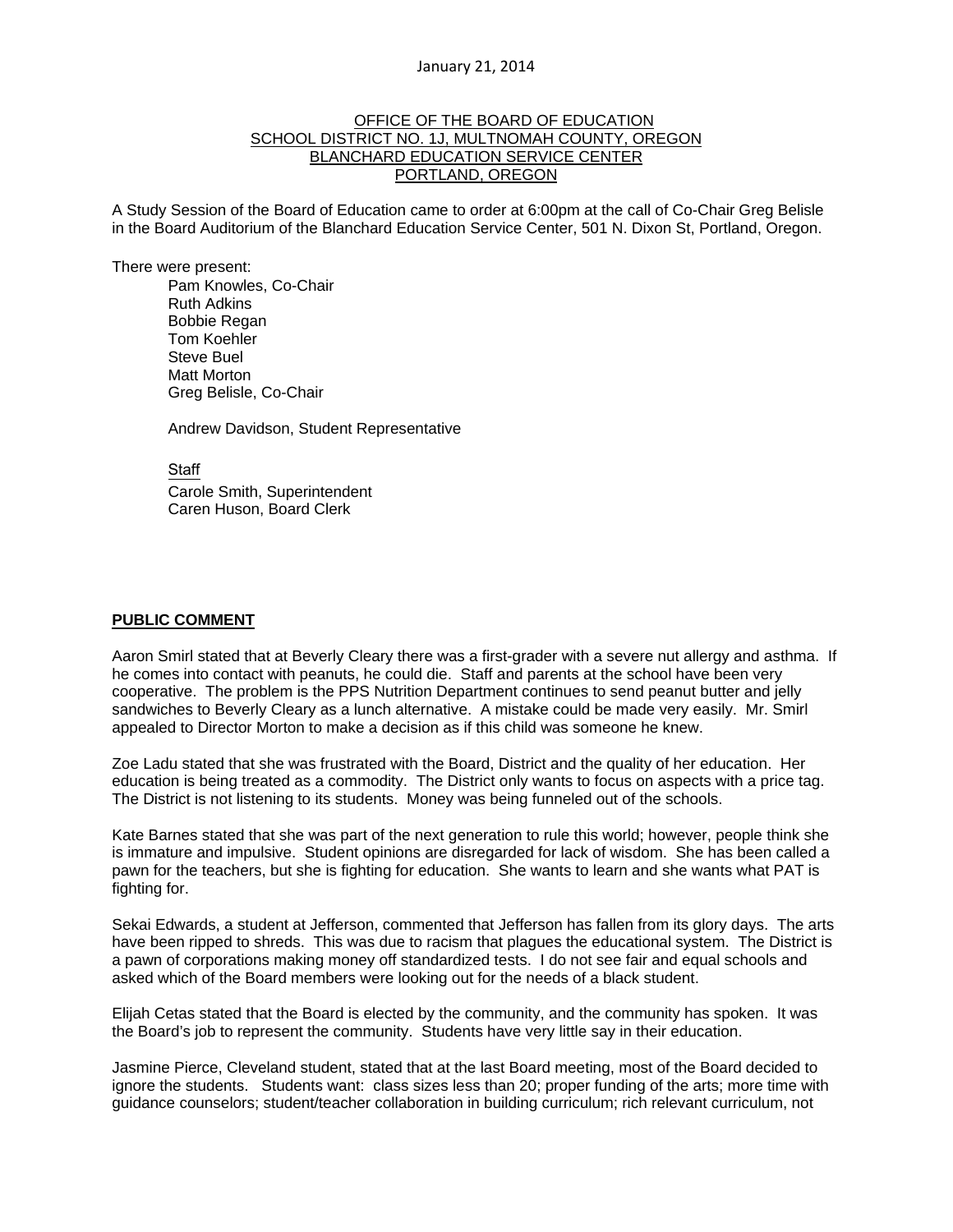common core; democratic process in the allocation of funds; restorative justice not suspension and expulsions; funding for wraparound programs; support for our teachers; and, no school closures. This was their education and there should be no compromise.

### **PORTLAND ASSOCIAITON OF TEACHERS (PAT) COMMENTS**

Gwen Sullivan, PAT President, stated that of all the issues in the schools, the most important is reducing class size and student load at every level. Classes are too crowded. They have heard that the Board shares the same feelings about class size, but now have learned that this was not true. The budget documents in front of the Board outline a proposed budget amendment. Those documents indicate that the District has \$30 million at their disposal in the current budget and the public had no idea it was there. The District has stashed away a lot in a rainy day fund; well, it's raining hard right now. You plan to overfund contingency. It is crystal clear that you can afford to reduce class size and student load, yet at this point you refuse to do so. She has 3,000 angry and hurt educators who want to know why.

### **SUPERINTENDENT COMMENTS**

Superintendent Smith provided a PowerPoint presentation on the contract negotiations.

### **DISCUSSION: ED SPECS PHASE 2**

John Wekes reported that the Ed Specs has two primary components to it: area planning principles and guidelines. Much has been learned, and a lot may change based on what they have learned. What is before the Board strives to balance the aspirations of education facilities vision, focus group and budget/building/site constraints and program variations.

Co-Chair Knowles stated her concern about the area for CTE and would like to see some differences in Ed Specs. CTE tended to get lost in something called electives, and that is not what the Board wants. CTE is part of our core program and not an elective. Page 33 of the document lists the area programs and summary, and CTE is not listed in the required core program. Also, she did not think adequate information has been provided on the proposed 6,000 square feet for CTE, and she would like to see more information in the report before she makes a decision. Paul Cathcart, Program Manager, responded that each high school can buy up from the 6,000 square feet depending upon their needs.

Director Regan commented that an auxiliary gym and CTE were not optional features for a PPS high school. One of the points of High School System Design was that every student in a PPS high school would have access to a robust CTE. She was not ready to settle or make trade-offs, and wanted to ensure PPS has the best educational learning environment. She wanted to know what we were going to get for 6,000 square feet of CTE space as she did not think it was large enough.

John Wekes mentioned that the characteristics in a typical high school across the nation are similar to what Board members viewed in Seattle: open office environment, systems office furniture that you would see in downtown Portland, teachers can move between desks to talk and collaborate. Generally, a teacher would leave their classroom to go to the work area. Summer workshops had been held with the teachers and they were asked what they needed.

Director Koehler asked how staff came up with 500 seats in a theatre. Mr. Wekes responded that the issue was the nature of theater in high schools going forward. They looked at existing theaters and how they were being used. Those that are less full have a hard time making the theatre experience a good one. 1,000 seats are a lot to make a theatre work well. The Focus Group thought it was better to run more shows and the trend is smaller theatres of about 500.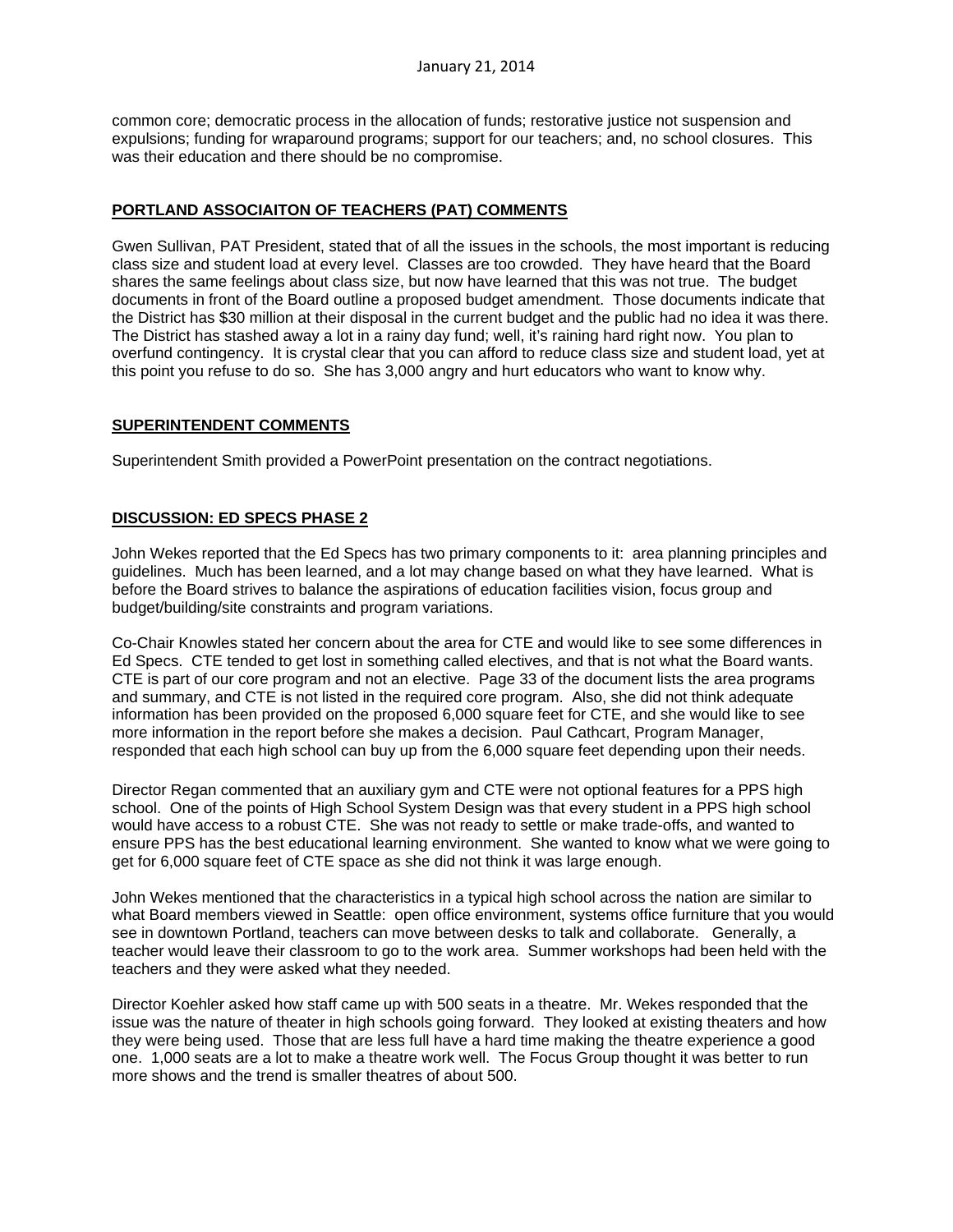### **2013-2014 BUDGET AMENDMENT**

David Wynde, Deputy Chief Financial Officer, provided an overview of the proposed budget amendment.

Director Buel asked if a priority list had been developed of how we would spend the additional \$6 million. Mr. Wynde responded that almost all the funds were allocated to an additional 30 fte. Director Buel commented that that was not put through an equity lens and requested more information on where the funds for athletics went. In addition, he asked if he could use half the Ombudsman position salary to hire back the Roosevelt position for half a year. Director Buel requested a copy of the Ombudsman job description.

### **2014-2015 BUDGET FORECAST**

Mr. Wynde outlined the assumptions of the budget forecast, stressing that these were just estimates. The numbers will change. Sara Bottomley, Deputy Budget Officer, walked the Board through the assumptions.

Mr. Wynde provided one scenario for spending the extra \$15.7 million:

School staffing: \$9.8 million Add two instructional days: \$2.1 million District-wide: \$3.8 million Amount to Invest in 2014/15 forecast: \$15.7 million

Director Buel commented that workload relief could save some money. Director Adkins mentioned that Congress did pass some form of budget and has gone a little way in restoring the sequestration cuts.

At 8:30pm, the Board took a 15 minute break.

#### **ENROLLMENT UPDATE (BEVERLY CLEARY, LINCOLN, BENSON, GENERAL)**

Judy Brennan, Director of Enrollment and Transfer, provided background information on why we are doing this at this time: the neighborhood schools policy calls for an annual assessment of enrollment issues; enrollment targets were incorporated into assessment three years ago; increase in equity funding reduces pressure on some schools. Ms. Brennan reviewed the enrollment targets. Enrollment was growing but not spread equally among all schools. There were a small set of enrollment issues that could not wait until 2015 for resolution: dual language expansion; pilot plan to adjust Benson enrollment; overcrowding at Beverly Cleary, and Lincoln High School.

Ms. Brennan provided three short-term options for Beverly Cleary.

Director Buel asked if staff went out and asked the community how they would solve the problem first, or did staff develop the three options. Ms. Brennan responded that staff worked with the community last spring and gathered a lot of input from them. 225 people were at the community meeting last Thursday night and staff received comment cards from them. Also, there was a survey on-line with 250 responses so far. The community has been very active and engaged. Co-Chair Knowles mentioned that the meeting had been one of the best community meetings she had ever attended; it was facilitated by a parent and the community was very thoughtful.

Ms. Brennan provided three staff proposals for the Lincoln High School overcrowding.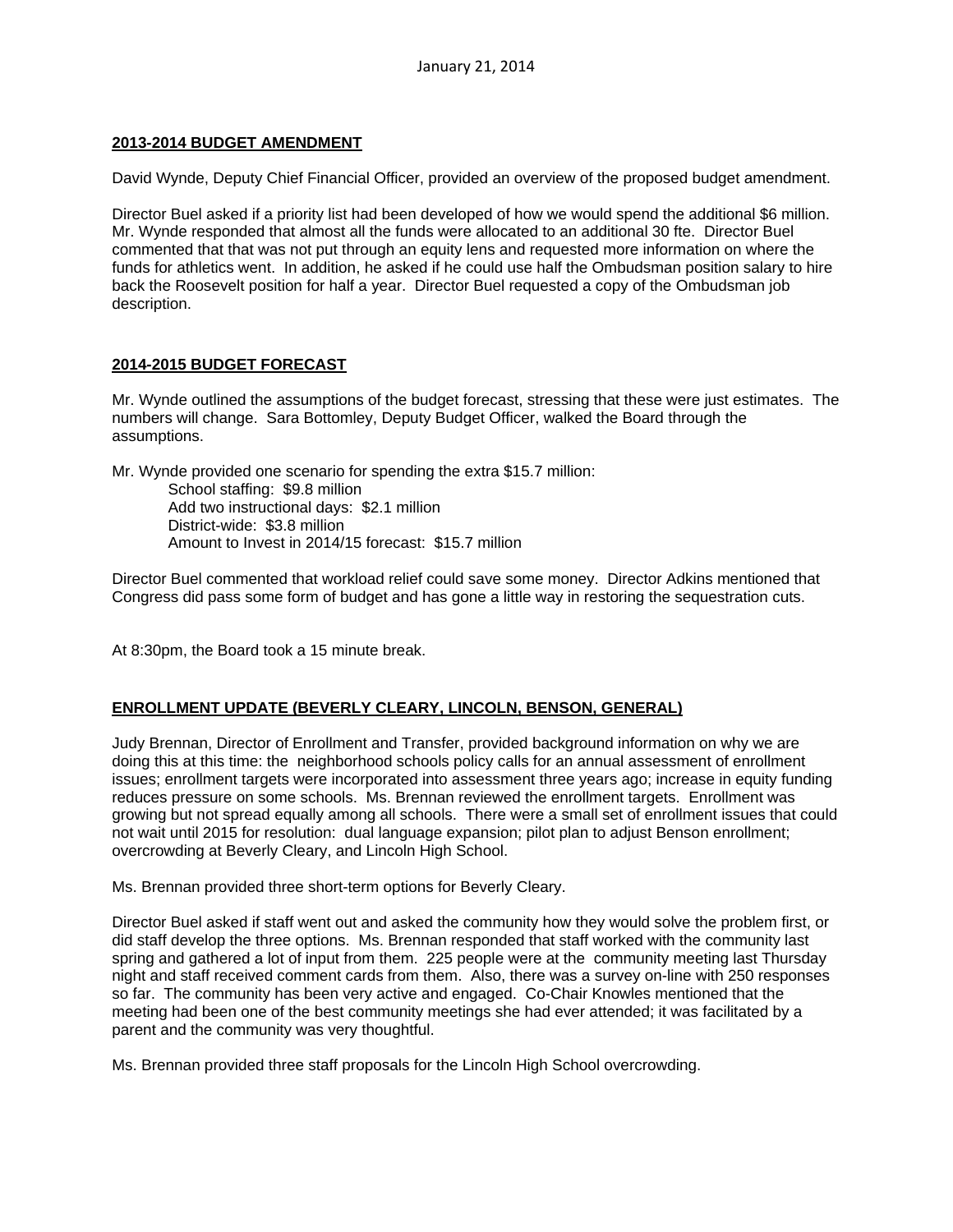Director Koehler questioned why other schools were not available for voluntary transfer. Ms. Brennan responded that there was already a mechanism in place for students to transfer. This proposal would guarantee voluntary transfer to Wilson. The District could also guarantee Benson, Jefferson, Roosevelt or Madison for Lincoln students.

Ms. Brennan proposed an adjustment for Benson High School and spoke to the pilot regional balancer. The balancer may have an impact on racial and socioeconomic diversity at Benson and other schools. Director Koehler asked what would happen if we lifted the enrollment cap at Benson. Ms. Brennan responded that Benson would have 960 students next year. Director Koehler commented that he was uncomfortable with a cap and that we do not really know what the right enrollment is for a healthy, thriving Benson.

# **DUAL LANGUAGE IMMERSION UPDATE AND RECOMMENDATIONS**

Debbie Armendariz, Interim Director of Duel Language Immersion, reviewed the context for expansion, the community and stakeholder input process, the impact of expansion on increasing access for all students, and shared the staff recommendations.

Director Buel requested a copy of the Supreme Court decision on Heritage Speakers.

# **BUSINESS AGENDA**

Director Buel moved and Director Koehler seconded the motion to declare an emergency and designate Beverly Cleary as a nut free school. Co-Chair Belisle stated that the motion was out of order. Director Buel challenged the Chair's ruling. Co-Chair Belisle called for a vote on upholding the Chair's ruling. The Board voted 5-yes, 2-no (Buel, Koehler). The ruling of the Chair stood. The original motion was lost.

# **ADJOURN**

Co-Chair Belisle adjourned the meeting at 10:42pm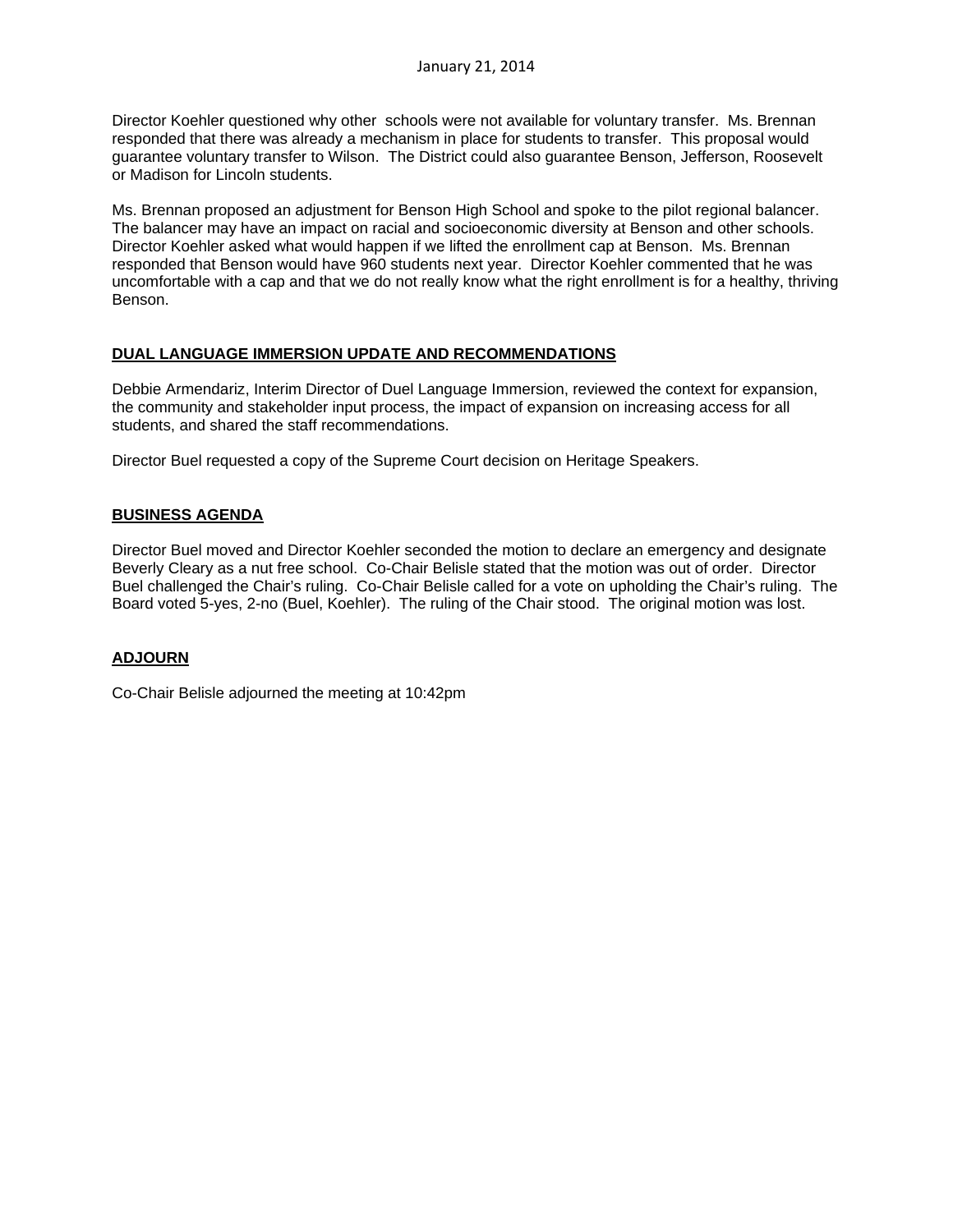# **Personnel**

The Superintendent RECOMMENDED adoption of the following items:

# Number 4859 through 4862

Director Adkins moved and Director Knowles seconded the motion to adopt the above numbered items. The motion was put to a voice vote and passed unanimously (yes-7, no-0; with Student Representative Davidson voting yes, unofficial).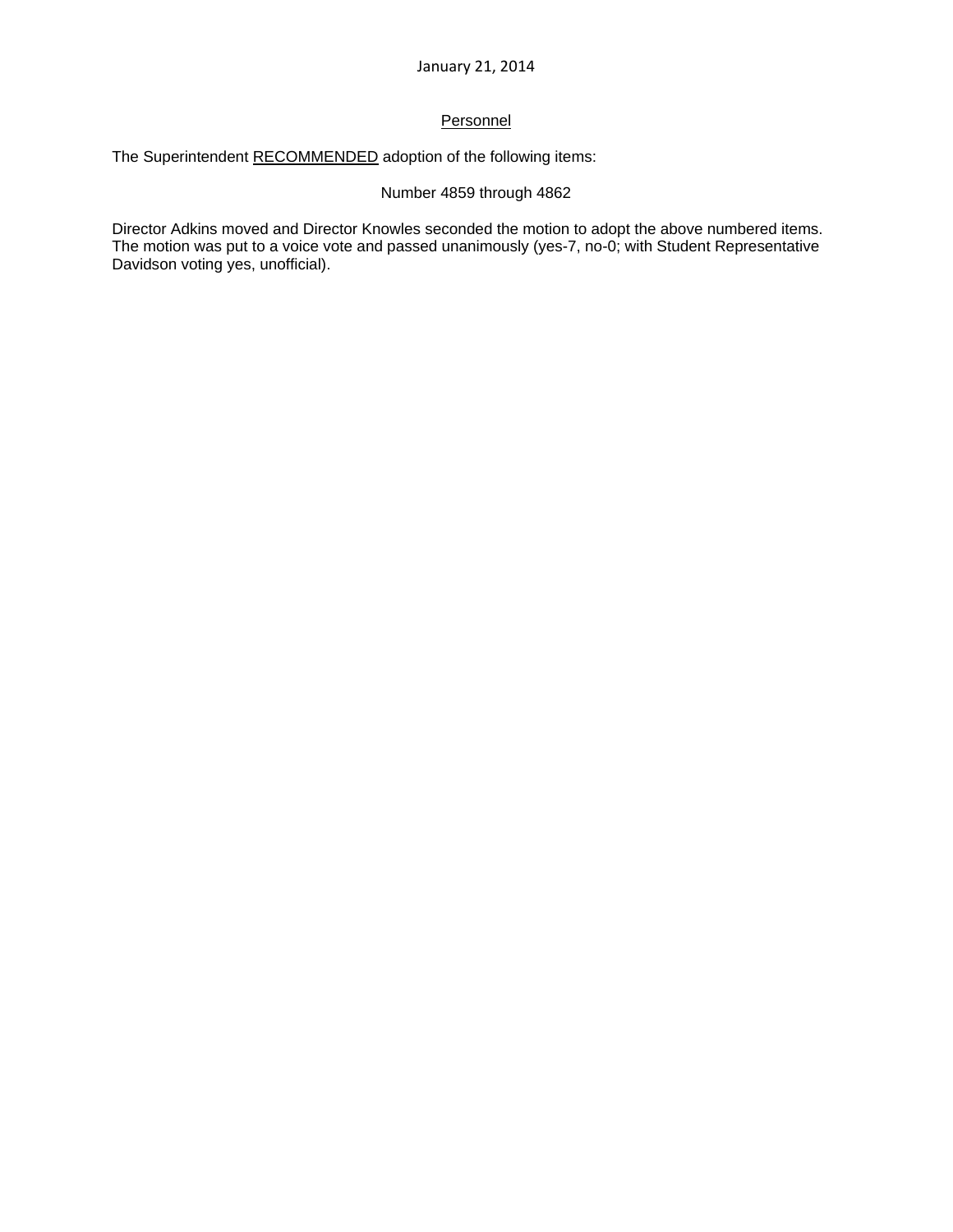#### Election of Second-year Probationary Teacher(s) (Full-time)

# **RECITAL**

On the advice of the Chief Human Resources Officer, the Superintendent recommends that the teacher(s) listed below be elected as Second-year Probationary Teacher(s).

### **RESOLUTION**

The Board of Education accepts the Superintendent's recommendation, and by this resolution hereby elects as Second-year Probationary Teacher(s) for the school year 2013-14 the following person(s), subject to the employment terms and conditions set out in the standard form contract approved by legal counsel for the District and with all to be placed on the applicable Salary Guide that now exists or is hereafter amended:

| <b>First</b> | Last        | ID     |  |  |
|--------------|-------------|--------|--|--|
| Tracy        | Christensen | 015633 |  |  |
| Angela       | Dillingham  | 019443 |  |  |
| Tracy        | Klosterman  | 015335 |  |  |
| Patrick      | Lind        | 021102 |  |  |
| Michelle     | Lloyd       | 020283 |  |  |
| James        | Steranko    | 021354 |  |  |
| Calvin       | Smith       | 016085 |  |  |

*Full-Time* 

*S. Murray*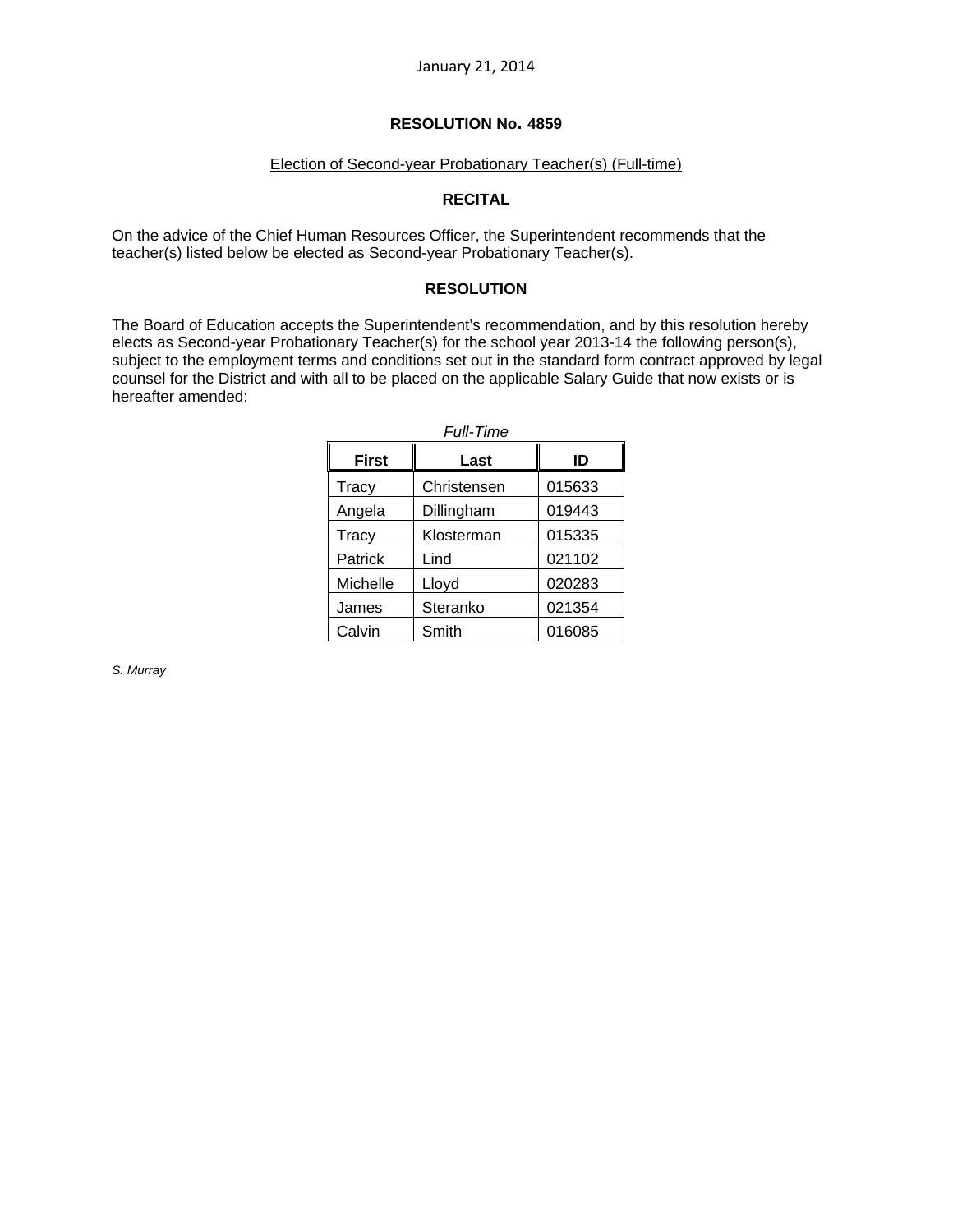### Election of First-year Probationary Teachers (Full-time)

# **RECITAL**

On the advice of the Chief Human Resources Officer, the Superintendent recommends that the teacher(s) listed below be elected as a First-year Probationary Teacher(s).

### **RESOLUTION**

The Board of Education accepts the Superintendent's recommendation, and by this resolution hereby elects as First-year Probationary Teacher(s) for the school year 2013-14 the following person(s), subject to the employment terms and conditions set out in the standard form contract approved by legal counsel for the District and to be placed on the applicable Salary Guide that now exists or is hereafter amended:

| <b>Full-time</b> |          |        |  |  |
|------------------|----------|--------|--|--|
| <b>First</b>     | Last     | ID     |  |  |
| Nicole           | Accuardi | 020543 |  |  |
| Melinda          | Good     | 021753 |  |  |

*S. Murray* 

# **RESOLUTION No. 4861**

### Election of First-year Probationary Teachers (Part-time)

#### **RECITAL**

On the advice of the Chief Human Resources Officer, the Superintendent recommends that the teacher(s) listed below be elected as First-year Probationary Teacher(s).

# **RESOLUTION**

The Board of Education accepts the Superintendent's recommendation, and by this resolution hereby elects as First-year Probationary Teacher(s) for the school year 2013-14 the following person(s), subject to the employment terms and conditions set out in the standard form contract approved by legal counsel for the District and with all to be placed on the applicable Salary Guide that now exists or is hereafter amended:

| Part-Time    |           |        |  |  |
|--------------|-----------|--------|--|--|
| <b>First</b> | Last      | חו     |  |  |
| Sarah        | Arrington | 006769 |  |  |
| Alicia       | Hazen     | 022475 |  |  |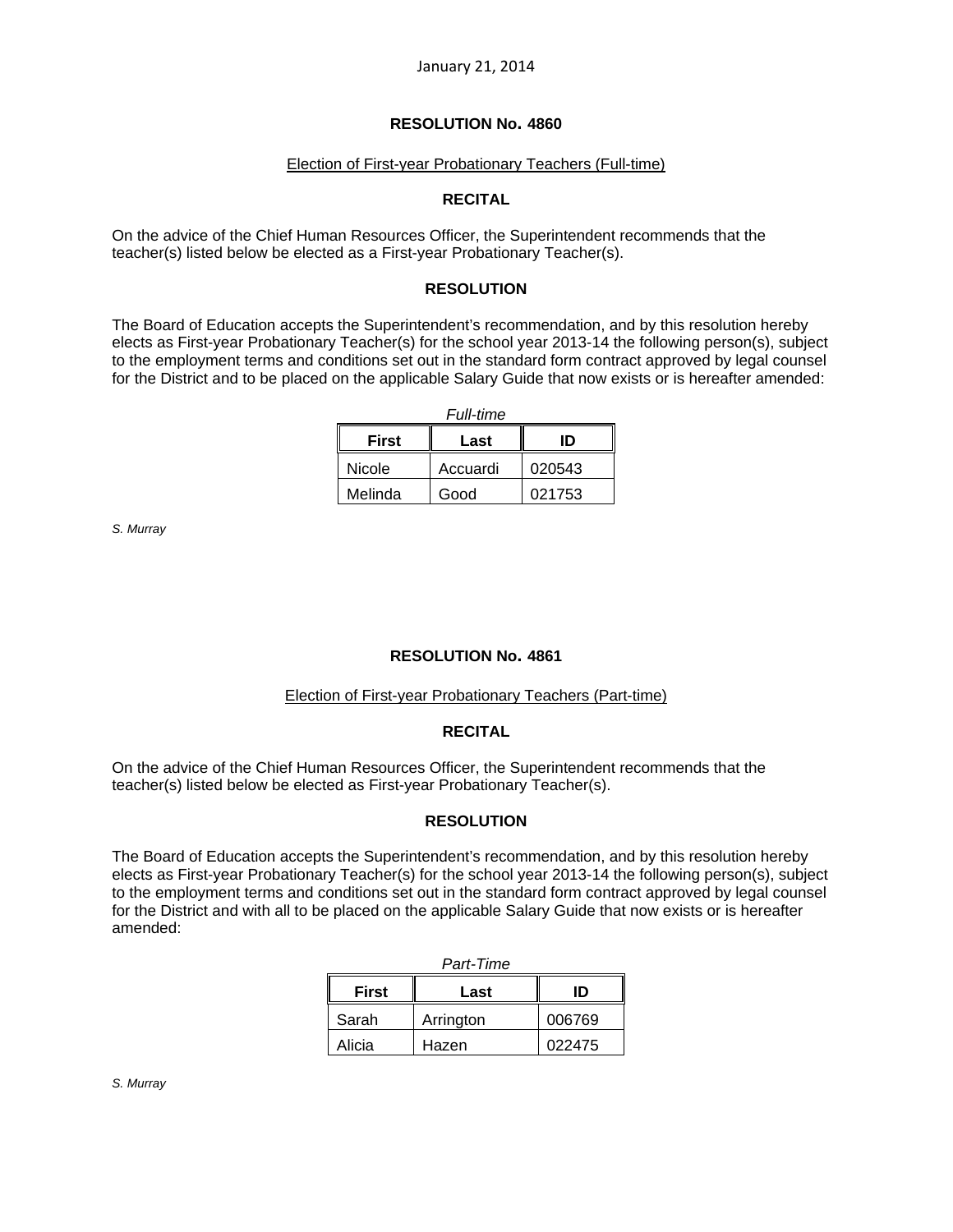#### Appointment of Temporary Teachers and Notice of Non-renewal

### **RESOLUTION**

The Board of Education accepts the recommendation to designate the following persons as temporary teachers for the term listed below. These temporary contracts will not be renewed beyond their respective termination dates because the assignments are temporary and District does not require the teachers' services beyond completion of their respective temporary assignments.

| <b>First</b> | Last       | ID     | Eff. Date  | <b>Term Date</b> |
|--------------|------------|--------|------------|------------------|
| Ingrid       | Johnson    | 022465 | 1/6/2014   | 3/31/2014        |
| Gillian      | Joshi      | 022120 | 11/18/2013 | 4/3/2014         |
| Natalya      | Kunda      | 022251 | 12/9/2013  | 3/15/2014        |
| Katie        | Leveille   | 021976 | 9/9/2013   | 6/14/2014        |
| Christi      | Lossner    | 017972 | 10/30/2013 | 6/14/2014        |
| Melissa      | Norquist   | 022114 | 12/3/2013  | 6/14/2014        |
| Rosalyn      | Peck       | 022413 | 1/6/2014   | 6/14/2014        |
| Laura        | Rogers     | 009201 | 1/6/2014   | 4/5/2014         |
| Donald       | Rossington | 022351 | 12/4/2013  | 6/14/2014        |

*S. Murray*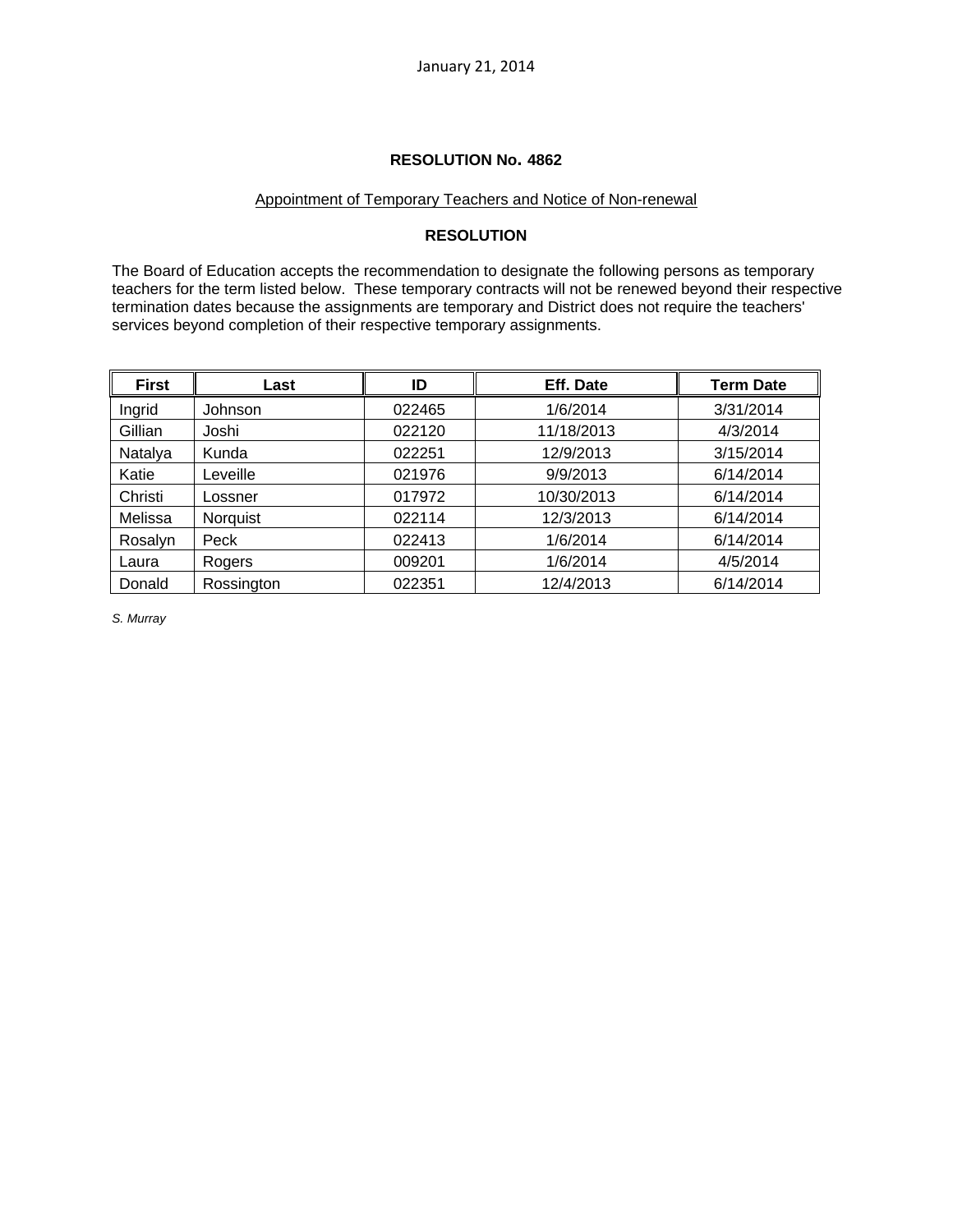# Purchases, Bids, Contracts

The Superintendent RECOMMENDS adoption of the following item:

### Number 4863

Director Adkins moved and Director Knowles seconded the motion to adopt the above numbered item. The motion was put to a voice vote and passed unanimously (yes-7, no-0; with Student Representative Davidson voting yes, unofficial).